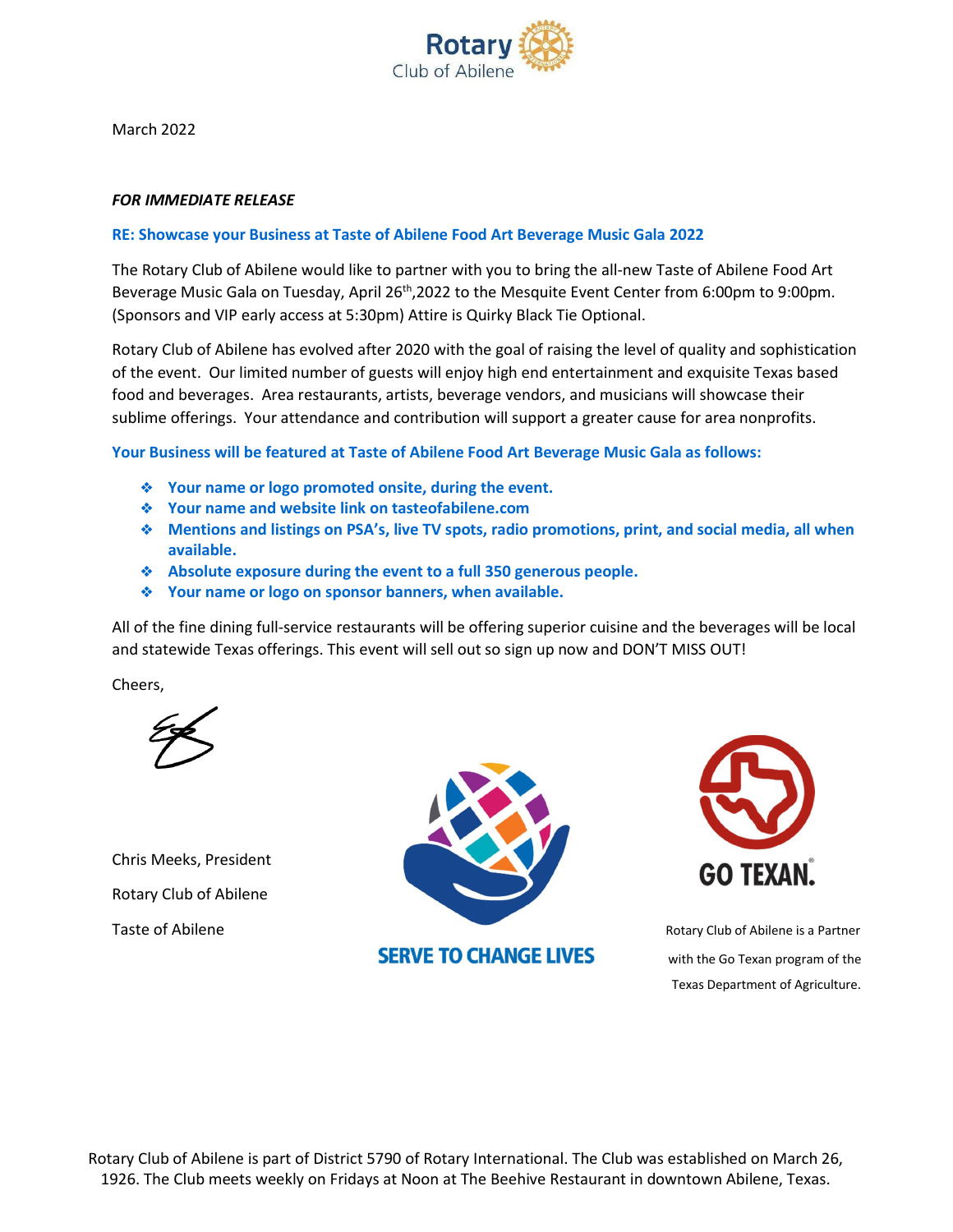

# Taste of Abilene FOOD ART BEVERAGE MUSIC Gala

TUESDAY, APRIL 26TH 201 MESQUITE EVENT CENTER | DOWNTOWN ABILENE, TEXAS

# Sponsorship Packages

# Connoisseur Package **\$5,000**

Event Connoisseur: Top billing and only three are available.

- ❖ 2 VIP tables for (16) attendees at the event and early access at 5:30pm.
- ❖ Name and logo listed on web, print, digital & social media as "Presented by..."
- ❖ Name and logo on the sponsorship banner as "Presented by..."
- ❖ First option for this package for 2023.

# Virtuoso Package  $\sim$  \$2,500

Event Virtuoso: Second tier and only five are available.

- ❖ 2 VIP tables for (12) attendees and early access at 5:30pm.
- ❖ Name and logo listed as sponsor on the sponsorship banner
- ❖ Name and logo mentioned on web, print, digital & social media advertising

## Gastronome Level **61,500**

Event Gastronome: Second tier and only eleven are available.

- ❖ 1 VIP table for (8) attendees and early access at 5:30pm.
- ❖ Listed as sponsor on sponsorship banner

## Sommelier Level **\$150**

- ❖ VIP Ticket for early access at 5:30pm.
- ❖ Guaranteed seating.

# General Admission Tickets **\$100**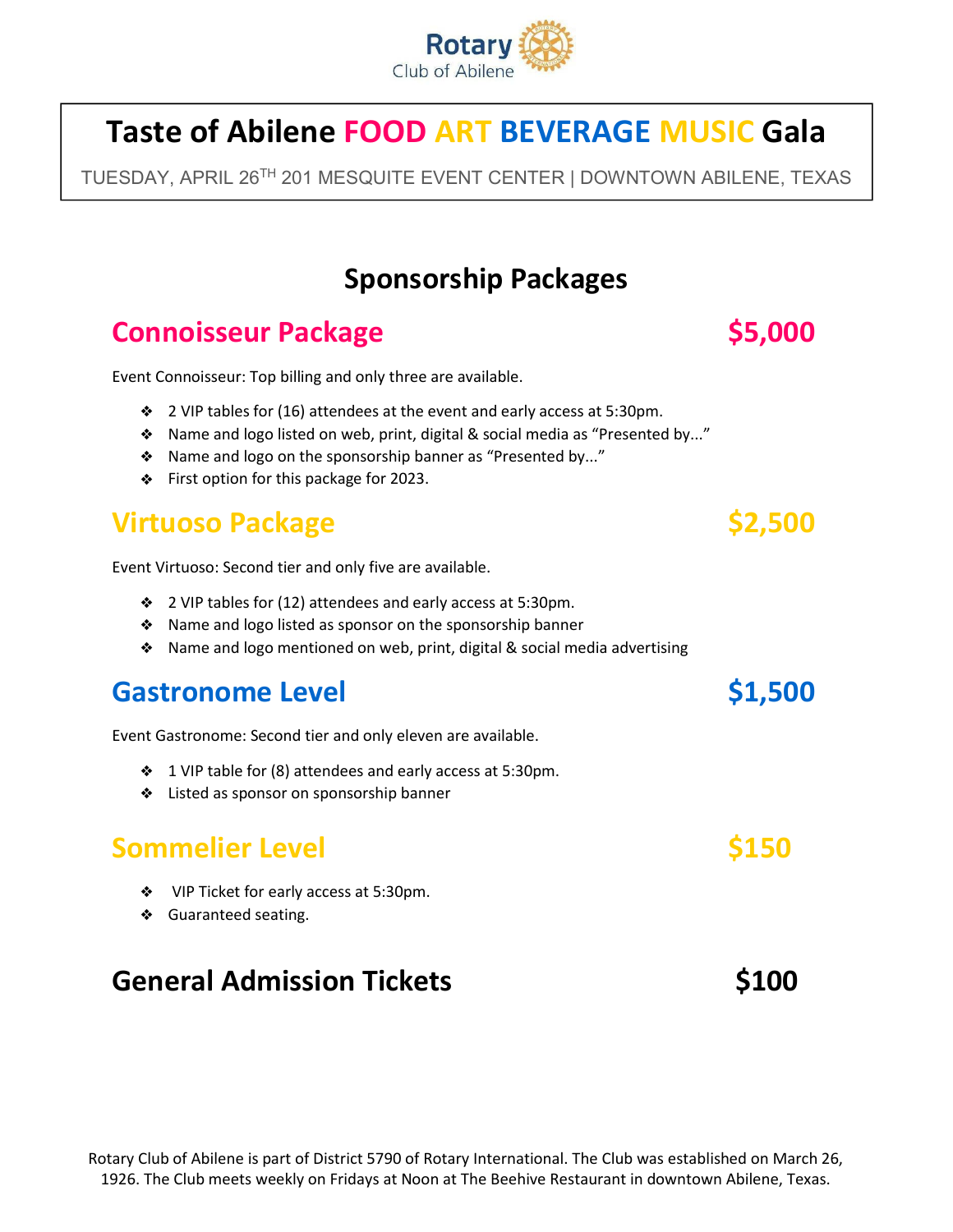

### SPONSORSHIP PACKAGES

| <b>Connoisseur Package</b>                                                                                                                                                                                                                                                                                              |                                                                                     | <b>S5,000</b> |
|-------------------------------------------------------------------------------------------------------------------------------------------------------------------------------------------------------------------------------------------------------------------------------------------------------------------------|-------------------------------------------------------------------------------------|---------------|
| <b>□Virtuoso Package</b>                                                                                                                                                                                                                                                                                                |                                                                                     | <b>S2.500</b> |
| <b>Gastronome Level</b>                                                                                                                                                                                                                                                                                                 |                                                                                     | \$1,500       |
| Sommelier Level                                                                                                                                                                                                                                                                                                         |                                                                                     | <b>S150</b>   |
| <b>General Admission Tickets</b>                                                                                                                                                                                                                                                                                        |                                                                                     | \$100         |
| Latin Universed Communication of Abilene. □Otherrich 150 1510 1510 1550 1550 1510 1550 1510 1550 1510 1550 15                                                                                                                                                                                                           |                                                                                     |               |
| purchasing tickets for this event.                                                                                                                                                                                                                                                                                      | I am unable to sponsor Taste of Abilene, but would like someone to contact me about |               |
| I am enclosing a check for my sponsorship.                                                                                                                                                                                                                                                                              |                                                                                     |               |
| Please mail your check with this completed form made payable to Rotary Club of Abilene-TOA, 626 S.<br>Pioneer, Abilene, TX 79605 (or drop off at the drive-thru at Abilene Association of Realtors).<br>You may also email this form to Myra Dean at myradean1946@gmail.com or call 325.665.0229 with any<br>questions. |                                                                                     |               |
| Or Sign up and pay online at www.tasteofabilene.com/sponsorship.html                                                                                                                                                                                                                                                    |                                                                                     |               |
|                                                                                                                                                                                                                                                                                                                         |                                                                                     |               |
|                                                                                                                                                                                                                                                                                                                         |                                                                                     |               |
|                                                                                                                                                                                                                                                                                                                         |                                                                                     |               |
|                                                                                                                                                                                                                                                                                                                         |                                                                                     |               |
|                                                                                                                                                                                                                                                                                                                         |                                                                                     |               |
|                                                                                                                                                                                                                                                                                                                         |                                                                                     |               |
|                                                                                                                                                                                                                                                                                                                         |                                                                                     |               |

Tax-deductible contributions received from your donation will benefit local Rotary Club grants.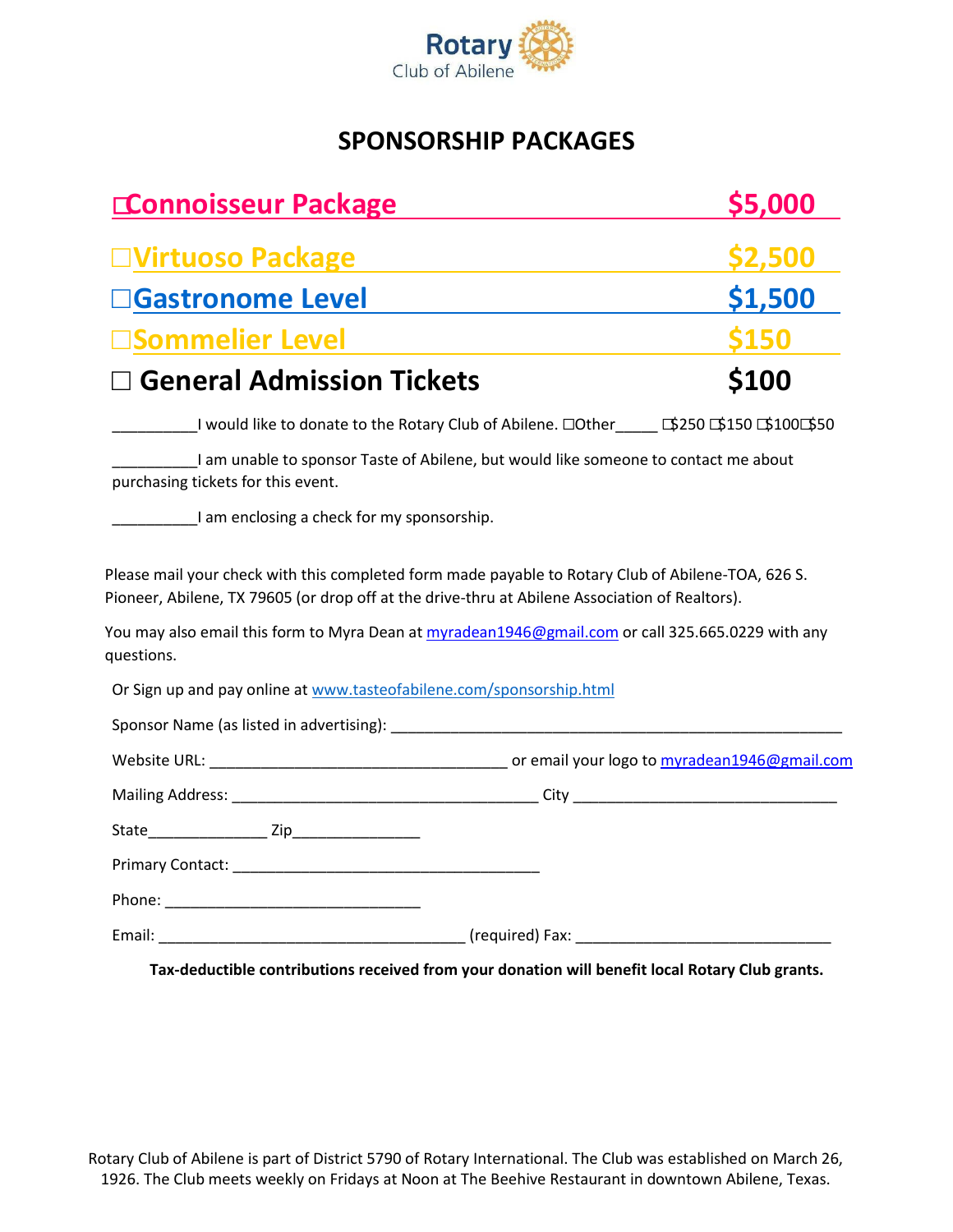

# Taste of Abilene FOOD & BEVERAGE

2022 Food & Beverage Vendor Form

| <b>Business Information</b>      |  |
|----------------------------------|--|
|                                  |  |
| <b>Owner Information</b>         |  |
|                                  |  |
|                                  |  |
|                                  |  |
|                                  |  |
| <b>Restaurant Information</b>    |  |
|                                  |  |
| <b>Beverage Information</b>      |  |
| <b>Type of Beverage Donation</b> |  |

For further details and information please go to our website www.tasteofabilene.com All Vendors will be allowed early access the day of and the day before the event to stage and decorate your station.

Food - We have 10 stations for restaurants to bring their flagship main entree or appetizer. Please prepare your individual portions to serve 350 guests and future customers. We have two stations for dessert vendors, two stations for Non-Alcohol Vendors and six stations for Alcohol Vendors. We will provide one 72"x30" folding table and you will need to bring an additional table if required. There is limited access to power and you will need to bring any extension cords if needed.

Food Vendors - Contact Mary Hogue for questions. 325 518-7822

\_\_\_\_\_\_\_\_\_\_\_\_\_\_\_\_\_\_\_\_\_\_\_\_\_\_\_\_\_\_\_\_\_\_\_\_\_\_\_\_\_\_\_\_\_\_\_\_\_\_\_\_\_\_\_\_\_\_\_\_\_\_\_\_\_

Beverage Vendors - For Alcohol donations, please contact Erik Johnson to arrange pick up. 325 439-1086



Rotary Club of Abilene is a Partner with the Go Texan program of the Texas Department of Agriculture.

Rotary Club of Abilene is part of District 5790 of Rotary International. The Club was established on March 26, 1926. The Club meets weekly on Fridays at Noon at The Beehive Restaurant in downtown Abilene, Texas.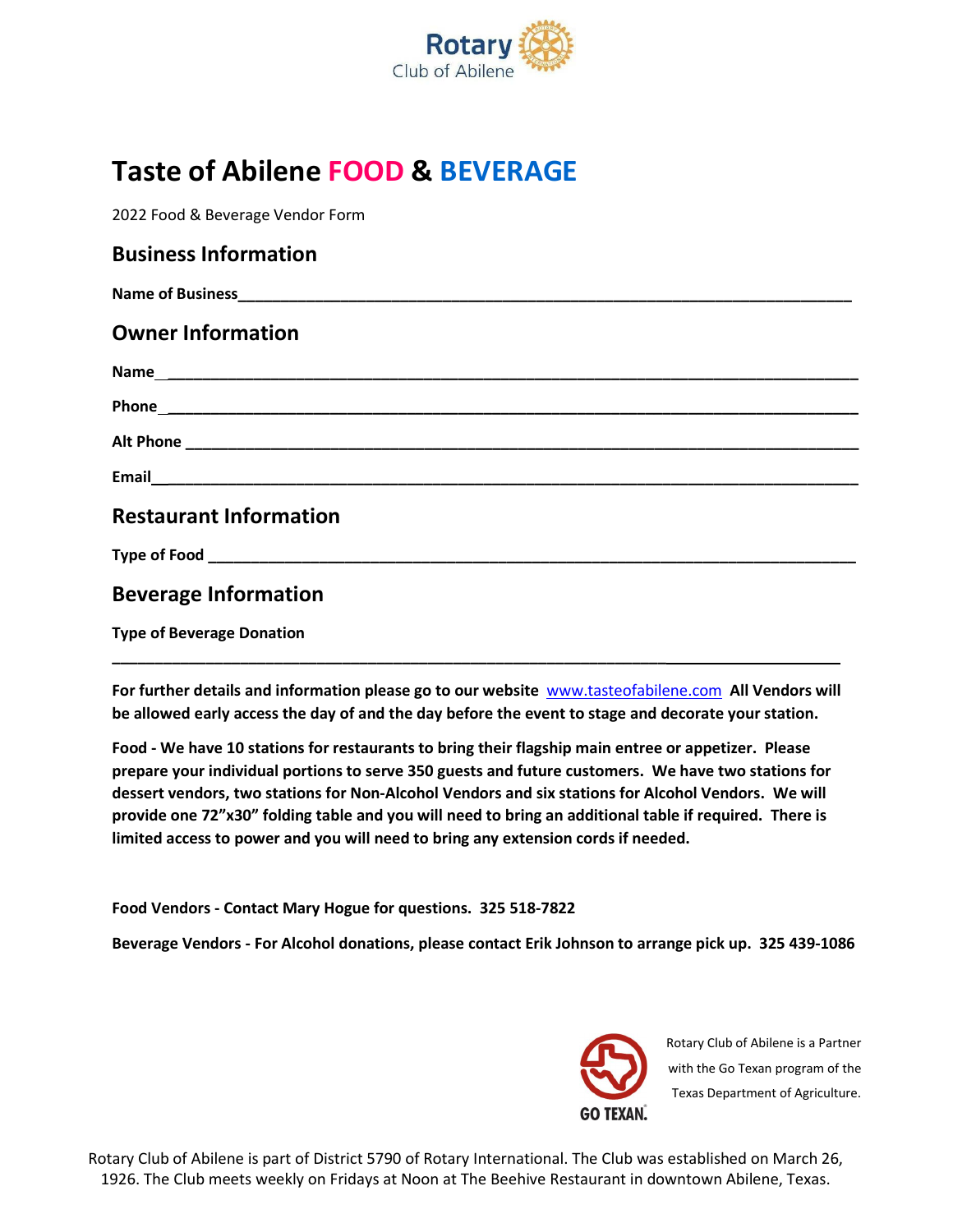

# Taste of Abilene ART

| 2022 Artist Entry Form                                                                                                                                                                                       |
|--------------------------------------------------------------------------------------------------------------------------------------------------------------------------------------------------------------|
| Name                                                                                                                                                                                                         |
|                                                                                                                                                                                                              |
| <b>Artist Contact Information</b>                                                                                                                                                                            |
|                                                                                                                                                                                                              |
|                                                                                                                                                                                                              |
|                                                                                                                                                                                                              |
|                                                                                                                                                                                                              |
| <b>Art Information</b>                                                                                                                                                                                       |
|                                                                                                                                                                                                              |
| Deadline: On or before April 22rd, 2022                                                                                                                                                                      |
| Photo: Artists may send their personal headshot picture so that we can match it to the art piece.                                                                                                            |
| Media: Framed or frame-able pieces on canvas, wood, paper, etc Size: Min 8x10 and Max 24x36. Can<br>be any type of picture, painted, charcoal, pencil, photography, or other similar type of frame-able art. |
| Submissions: Art entered becomes the property of Rotary Club of Abilene.                                                                                                                                     |
| Winner: \$250 Cash and art may be used in next year's event promotional materials.                                                                                                                           |
| Finalists: \$100 each for the two runners up.                                                                                                                                                                |
| Theme: Rotary Opens Opportunities.                                                                                                                                                                           |
| Requirements: Artists submissions should use the Rotary International theme in their creation.                                                                                                               |
| Contact: Chris Meeks @ 325-268-0307 to Deliver your art.                                                                                                                                                     |
| 942 N Treadaway Blvd, Abilene, TX 79601                                                                                                                                                                      |

**SERVE TO CHANGE LIVES**